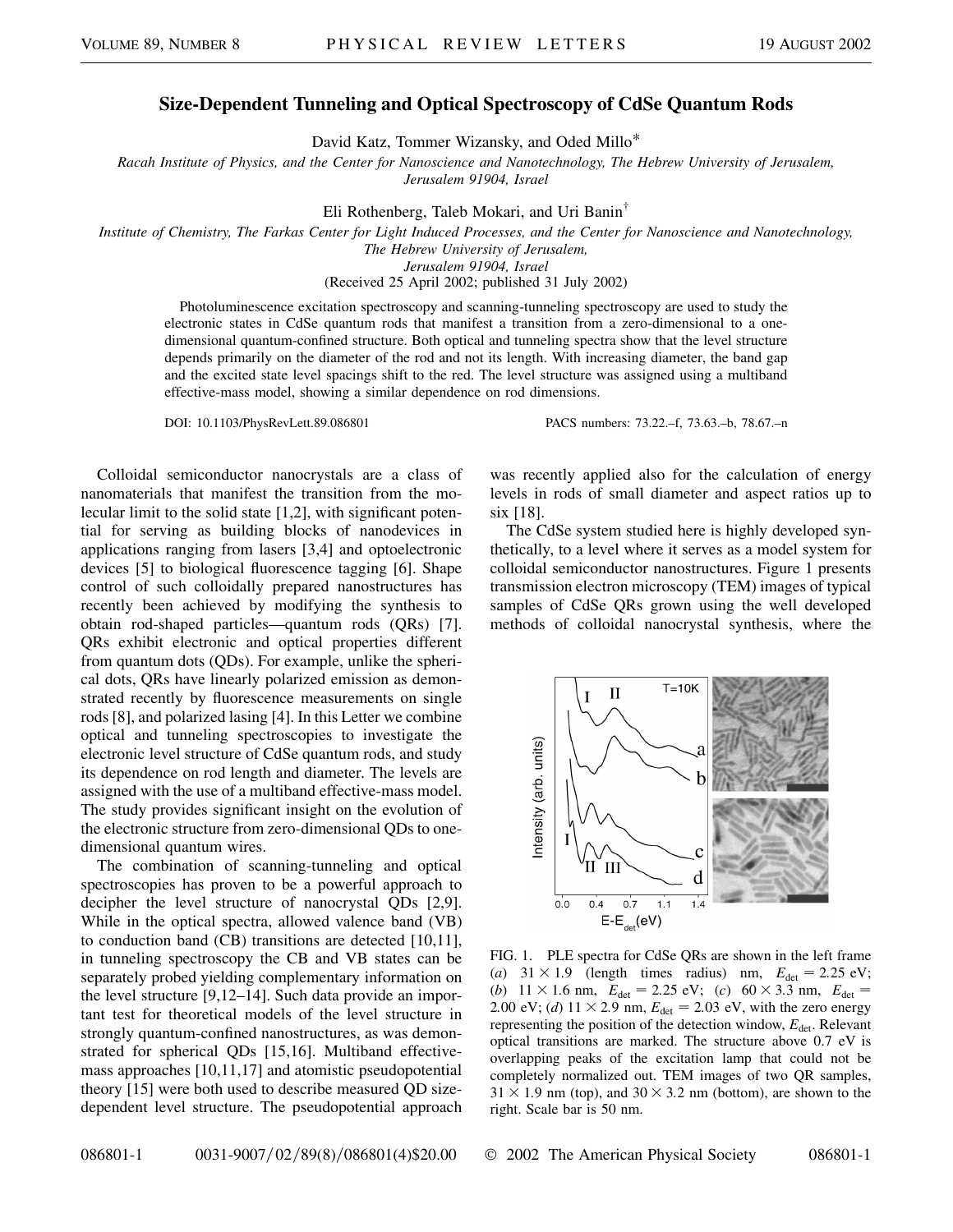rods are overcoated by organic ligands [7,19,20]. For the study of length and diameter dependence we prepared six different samples with dimensions that can be divided into two groups: three samples with average radii  $\sim$  1.8 nm and lengths ranging from 11 to 31 nm, and three samples with radii  $\sim$ 3.2 nm and lengths ranging from 11 to 60 nm. The spread of the rod dimensions, as determined from the TEM images, was 5% to 10% in diameter and 10%–15% in length. For the low temperature optical experiments, optically clear freestanding polymer films containing the rods were prepared. The cooled samples showed absorption spectra with several transitions and had a distinct photoluminescence (PL) peak assigned to band-gap emission. The positions of the absorption onset and PL peak redshifted with increasing diameter and showed no significant variation with rod length (see below) [21].

The photoluminescence excitation (PLE) spectra presented in Fig. 1, measured on four samples, were obtained by opening a narrow detection window at the blue edge of the inhomogeneously broadened PL peak [10,11]. The spectra are less structured as compared with those measured on QDs due to the increased sources of inhomogeneous broadening in rods and due to the intrinsically less discrete level structure. A striking feature is the nearly identical level structure observed for the two QR samples of small diameter [traces 1(*a*) and 1(*b*)], which differs significantly from the spectra measured on the thicker rods [traces 1(*c*) and 1(*d*)], although in each group the aspect ratios vary from three to about ten. This shows clearly that not only the band gap of the rods depends mainly on the diameter, but also the excited optical transitions.

The optical measurements were accompanied by scanning-tunneling microscopy (STM) measurements performed at 4*:*2 K on *single* QRs. The QRs were deposited on graphite by spin coating a dilute QR-hexane solution. A topographic image of a nanorod 25 nm in length and 2 nm in radius is presented in Fig. 2(a). The tunneling  $dI/dV$  vs *V* spectra were obtained in a double barrier tunnel junction (DBTJ) configuration [9,12–14], as shown schematically in Fig. 2(b). The spectra were measured with the tip retracted from the QR to a distance where the bias voltage is dropped largely across the tip-QR junction, and charging effects are avoided. As a result, CB (VB) states appear at positive (negative) sample bias, and the peak separations are close to the real QR level spacings. Morever, as shown previously for QDs, the applied voltage does not affect much the level spectrum [16]. Hence, the  $dI/dV$  spectra yield direct information on the QR level structure [12–14].

The tunneling spectra in Fig. 2(c) further demonstrate, in accordance with the PLE data, that the QR level structure depends primarily on the diameter of the QRs, not on their length. Most significantly, the region of suppressed tunneling conductance (null density of states) around zero bias, associated with the quasiparticle energy gap, is redshifted upon QR thickening, from  $\sim$  2.4 eV in the upper two curves  $(r \sim 2 \text{ nm})$  to  $\sim 2.2 \text{ eV}$  in the lower curves  $(r \sim 2.7 \text{ nm})$ . This trend was not observed as clearly for 086801-2 086801-2 086801-2 086801-2 086801-2 086801-2 086801-2 086801-2 086801-2



FIG. 2. (a) STM topographic image of a QR 25 nm long and 2 nm in radius (the apparent height is  $\sim$  4.5 nm). (b) Schematic of the DBTJ configuration used for acquiring the tunneling spectra. (c)  $dI/dV - V$  tunneling spectra for QRs of various lengths and radii, marked above each curve in nm. For clarity, the spectra were shifted horizontally to align the CB1 peaks. The vertical dashed lines are guides to the eye. The tunneling set values were in the range  $V_s = 1.5{\text -}2$  V and  $I_s = 50{\text -}80$  pA.

the spacing between the CB ground state (CB1) and the first excited state (CB2); see below. Level CB3, appearing in the lower trace, was observed in  $\sim$  50% of the measurements, where the current did not reach the saturation limit before resolving this level. The VB is considerably more dense and complex (see below), and its level structure was not reliably resolved in our tunneling spectra; we thus denote only the first (ground state) peak as VB1 [Fig. 2(c)]. More insight into the QR level structure, including the excited VB levels, is gained by correlating the tunneling spectra with allowed optical VB to CB transitions and comparing these data with model level-structure calculations.

To calculate the electronic structure of the rods we employ the formalism developed by Sercel and Vahala for quantum wires [22]. Similar basis functions were used for the envelope wave functions, with quantum numbers reflecting the cylindrical symmetry of the QR: *n*, the principal number (associated with the number of nodes along the radius), and  $F_z$  and  $L_z$ , the projections of the total and the envelope angular momenta along the *z* (symmetry) axis, respectively. Here  $F_z = J_z + L_z$ , where  $J_z$  is the projection of the band-edge Bloch angular momentum along the *z* axis. The finite length *L* of the QRs is expressed by introducing an additional quantum number, denoted by *m*, and a related factor,  $exp(i \pi m z/L)$ , to the envelope wave functions, replacing the continuum wave vector  $K_z$  in Ref. [22].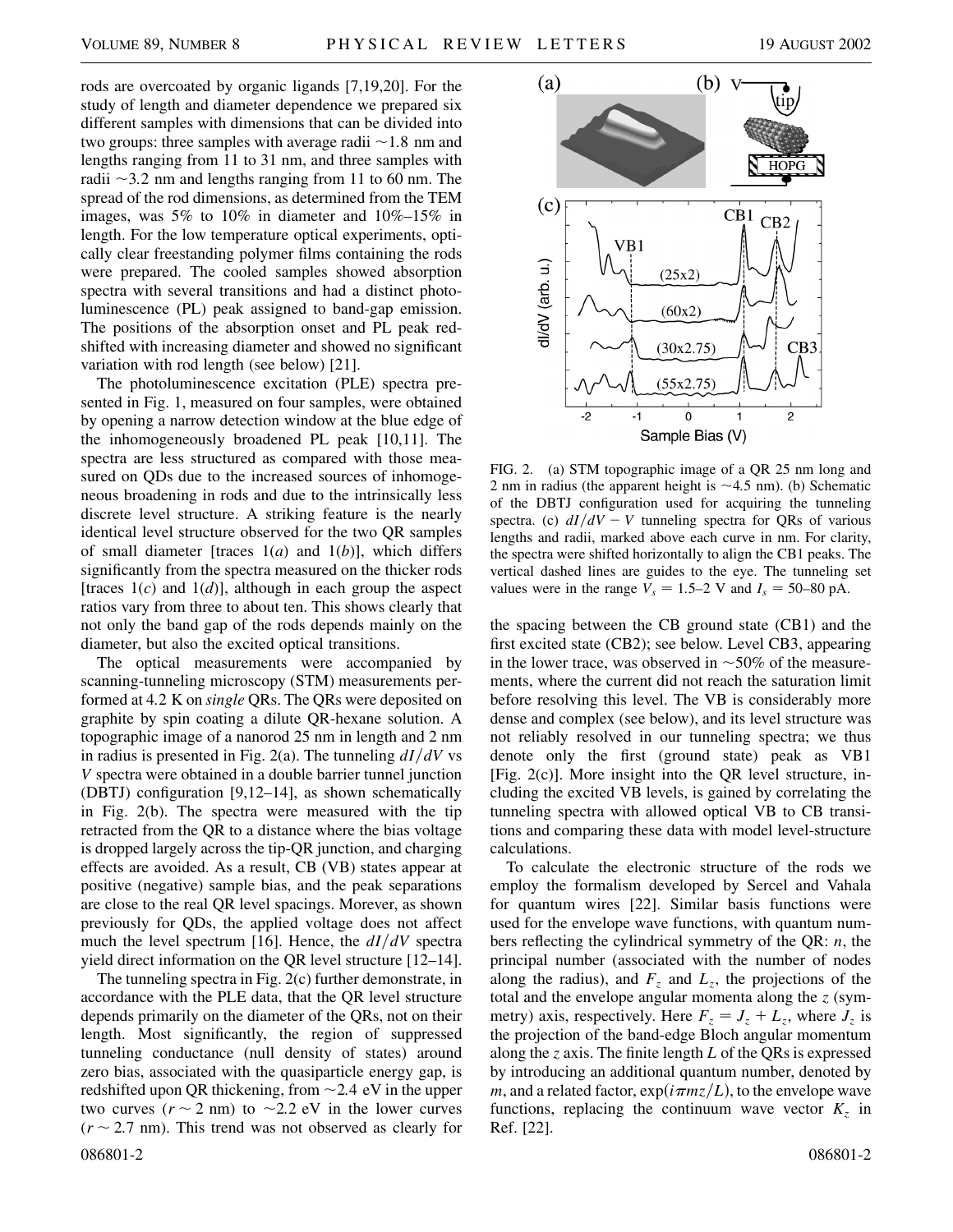We first consider the CB level structure. Here, due to the large band gap of CdSe (1.84 eV), the uncoupled one-band effective-mass model with quantum numbers  $(n, L_z, m)$  is adequate for rods of large enough aspect ratio [18,22]. Figure 3(a) presents CB energy levels calculated using this model for a particle in a finite cylindrical potential well  $(U = 5$  eV), as a function of radius and length (inset). The CB states with  $L_z = 0$ , 1, and 2 are denoted CB1, CB2, and CB3, respectively. This figure clearly depicts the strong dependence of the energy levels on the QR radius, due to the strong confinement associated with this ''narrow dimension,'' as opposed to the near lack of length dependence shown in the upper inset. The length dependence becomes significant only for small aspect ratio (around two), or for high *m* values, effectively shortening the QR, since the number of nodes along the *z* axis is  $m - 1$ , in agreement with Ref. [18].

The VB states were calculated using the four-band effective-mass model that couples heavy and light holes [22], where the quantum numbers are now  $(n, F_z, m)$ . Results of this calculation, performed for an infinite cylindrical potential well, are presented in Fig. 3(b), where states with  $F_z = 1/2$ , 3/2, and 5/2 (and  $m = 1$ ) are shown. Again, the near lack of dependence of the level structure on the rod length is manifested by the inset. It is evident that



FIG. 3. Calculated energy levels of CdSe QRs. (a) First three CB states versus nanorod radius, for a 30 nm long QR. The quantum numbers  $(n, L_z, m)$  are denoted. (b) The VB energy levels versus QR radius calculated for a 30 nm long rod. The quantum numbers  $(n, F_z)$  are denoted  $(m = 1)$ . Group VB3 consists of states with  $F_z = 1/2$ ,  $3/2$ ,  $5/2$ , and  $7/2$ . Insets: Length dependence for the respective energy levels for a rod 2 nm in radius. The upper inset shows also the dependence on the *m* quantum number. The energies are given with respect to the bulk VB edge. Effective masses for electrons and holes and the bulk energy gap were taken from Ref. [17].

086801-3 086801-3

the VB is significantly more dense as compared to the CB. Yet, the VB levels near the band edge can be divided into three groups: VB1, denoting the two upper levels; VB2, the three subsequent ones; and VB3, the next group. Each of these groups is composed of various  $F<sub>z</sub>$  levels, where, in turn, each  $F_z$  level has contributions from both heavy and light holes  $(J_z = 3/2$  and  $1/2$ , respectively), and thus from wave functions of different  $L_z$  values. This VB mixing leads to very weak selection rules for the optical transitions.

In Fig. 4 we compare the measured optical transitions and tunneling spectra with our theoretical calculations. The gap extracted from the optical measurements (solid circles) and the gap identified in the tunneling data (empty circles) are plotted in Fig. 4(a) along with the calculated energy gap, VB1-CB1. In order to compare with the quasiparticle (tunneling) gap, the measured excitonic (optical) gap was corrected for the electron-hole Coulomb interaction. As a first approximation, we modified the expression given in Ref. [10] for QDs,  $1.8e^2/kr$  (where *k* is the dielectric constant), to take into account the fact that in our QRs strong confinement holds only for the radial dimension. We thus replace the radius, *r*, by  $(r^2 a_o)^{1/3}$ , where  $a_o$  is the Bohr radius, 5.7 nm. A relatively good agreement between the calculated and measured energy gaps is found for both tunneling and optical experiments. However, the tunneling gaps are higher in energy and show a stronger dependence on radius as compared to the optical data, as was previously observed for QDs [9–11]. This can be ascribed to the nonvanishing voltage drop on the QR-substrate junction [12–14] and to the uncertainty involved in the determination of the QR radii [9]. Concerning the optical gap, the transition from both  $F_z = 1/2$  and  $3/2$  VB1 states are allowed. In the absorption they are too close to be resolved, but we note that the state with  $F_z = 1/2$  is the topmost state, from which theory predicts a transition polarized along the symmetry axis [23], consistent with PL polarization measurements for QRs [8].

Turning now to the excited levels, Fig. 4(b) shows spacings of the PLE transitions I and II with respect to the band-gap transition, together with levels CB2 and CB3 measured with respect to CB1, detected by tunneling. The data are presented as a function of the band gap measured in each experiment, thus eliminating the possible problem of QR radius estimation mentioned above. Most interesting is the good agreement of the spacing between PLE transition II and the band-gap transition (solid squares) with the tunneling data for the CB2-CB1 level separation (open squares), allowing a clear assignment of optical transition II. Both the optical and tunneling data correlate with the calculated CB2-CB1 spacing. It is also clear now that PLE transition I (solid stars) can take place only between an excited VB state and the CB ground state. However, due to the intricate VB level structure and the broad PLE features, it cannot be unambiguously assigned, and relatively good agreement is found for both calculated VB2-VB1 and VB3-VB1 level spacing (dashed lines). Transition III was